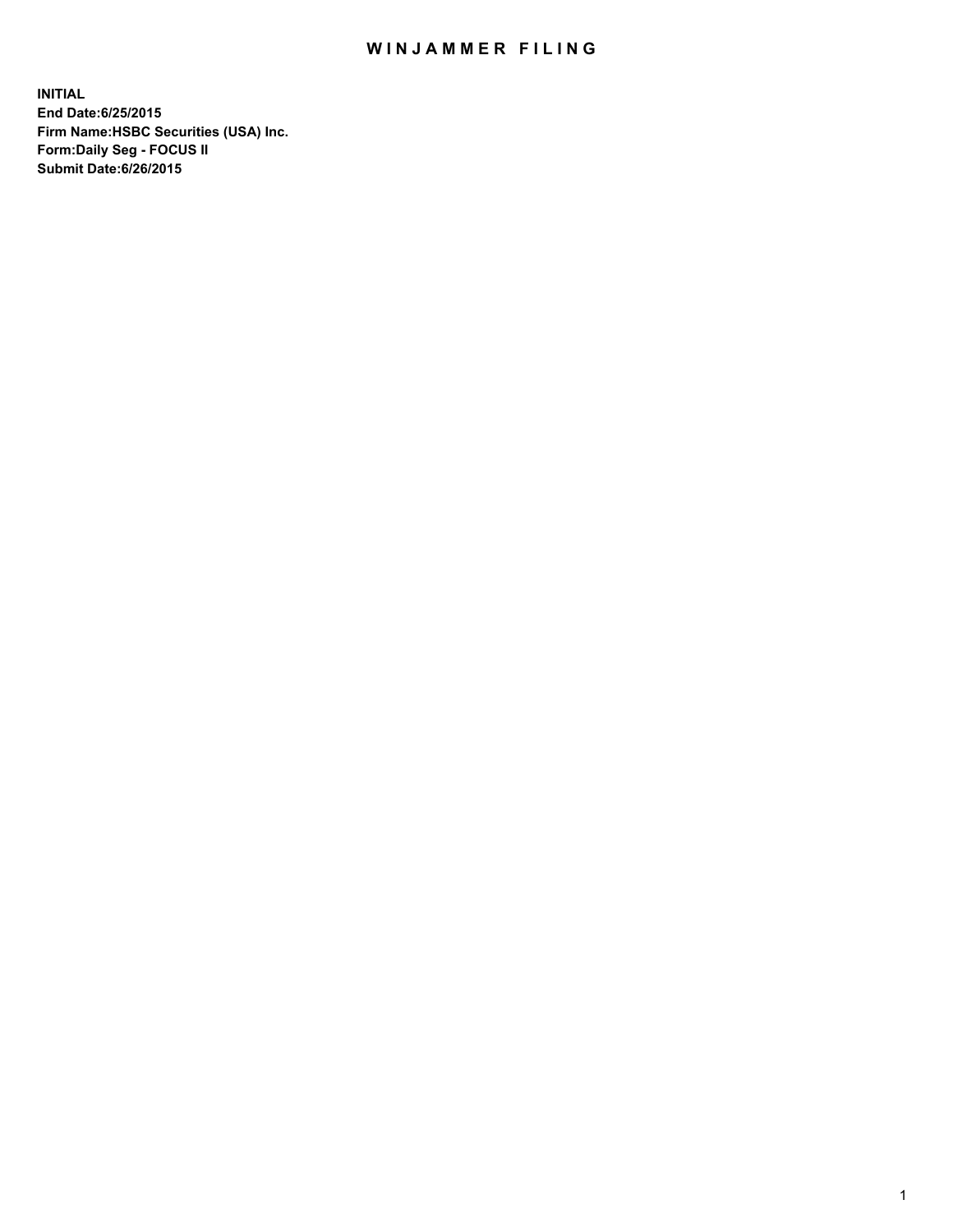## **INITIAL End Date:6/25/2015 Firm Name:HSBC Securities (USA) Inc. Form:Daily Seg - FOCUS II Submit Date:6/26/2015 Daily Segregation - Cover Page**

| Name of Company<br><b>Contact Name</b><br><b>Contact Phone Number</b><br><b>Contact Email Address</b>                                                                                                                                                                                                                          | <b>HSBC Securities (USA) Inc.</b><br>Steven richardson<br>212-525-6445<br>steven.richardson@us.hsbc.com |
|--------------------------------------------------------------------------------------------------------------------------------------------------------------------------------------------------------------------------------------------------------------------------------------------------------------------------------|---------------------------------------------------------------------------------------------------------|
| FCM's Customer Segregated Funds Residual Interest Target (choose one):<br>a. Minimum dollar amount: ; or<br>b. Minimum percentage of customer segregated funds required:%; or<br>c. Dollar amount range between: and; or<br>d. Percentage range of customer segregated funds required between: % and %.                        | 50,000,000<br>0 <sub>0</sub><br>0 <sub>0</sub>                                                          |
| FCM's Customer Secured Amount Funds Residual Interest Target (choose one):<br>a. Minimum dollar amount: ; or<br>b. Minimum percentage of customer secured funds required:%; or<br>c. Dollar amount range between: and; or<br>d. Percentage range of customer secured funds required between:% and%.                            | 10,000,000<br><u>0</u><br>0 <sub>0</sub><br>0 <sub>0</sub>                                              |
| FCM's Cleared Swaps Customer Collateral Residual Interest Target (choose one):<br>a. Minimum dollar amount: ; or<br>b. Minimum percentage of cleared swaps customer collateral required:% ; or<br>c. Dollar amount range between: and; or<br>d. Percentage range of cleared swaps customer collateral required between:% and%. | 70,000,000<br>00<br><u>00</u>                                                                           |

Attach supporting documents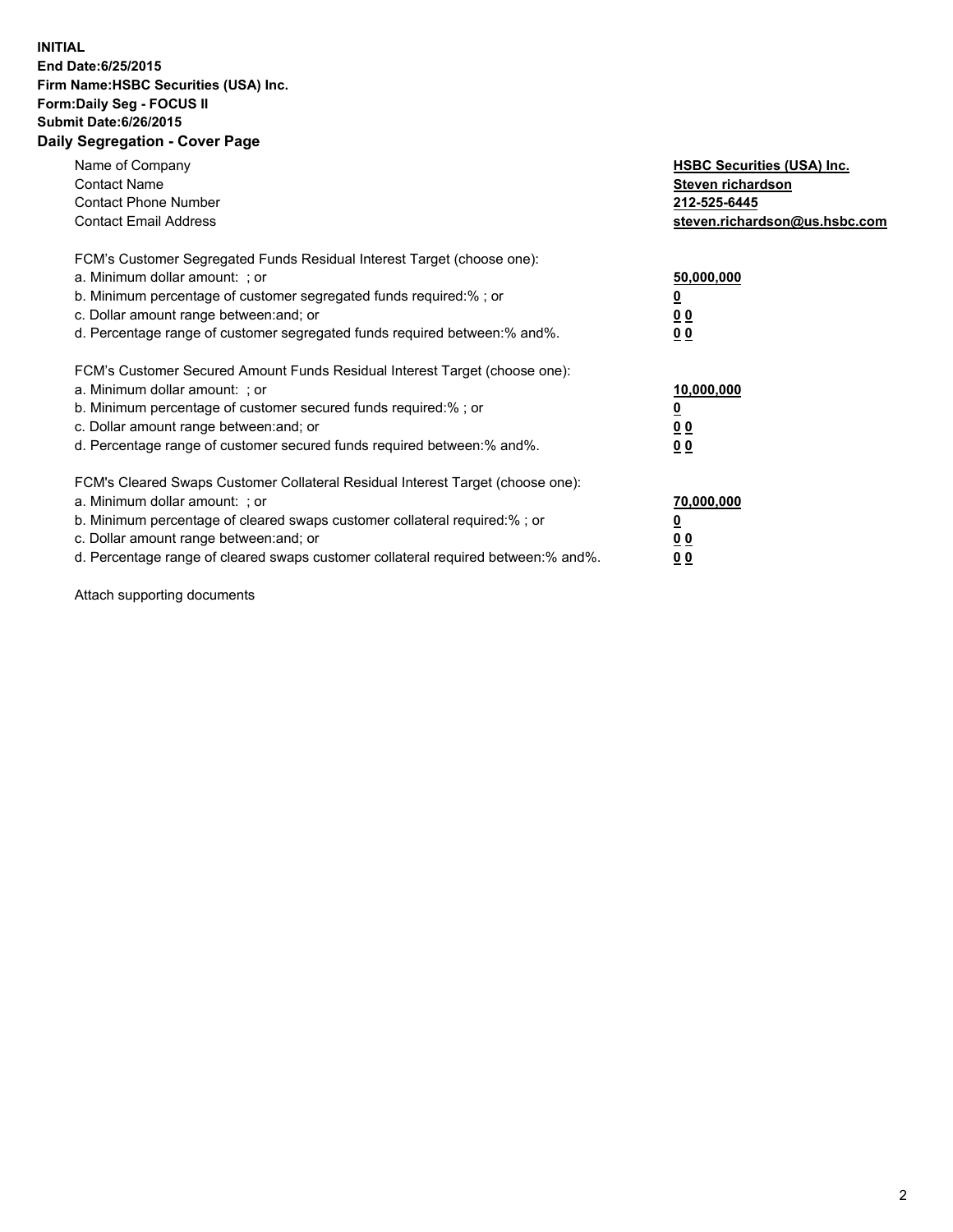**INITIAL End Date:6/25/2015 Firm Name:HSBC Securities (USA) Inc. Form:Daily Seg - FOCUS II Submit Date:6/26/2015 Daily Segregation - Secured Amounts**

Foreign Futures and Foreign Options Secured Amounts Amount required to be set aside pursuant to law, rule or regulation of a foreign government or a rule of a self-regulatory organization authorized thereunder **0** [7305] 1. Net ledger balance - Foreign Futures and Foreign Option Trading - All Customers A. Cash **61,494,034** [7315] B. Securities (at market) **40,802,927** [7317] 2. Net unrealized profit (loss) in open futures contracts traded on a foreign board of trade **3,819,970** [7325] 3. Exchange traded options a. Market value of open option contracts purchased on a foreign board of trade **0** [7335] b. Market value of open contracts granted (sold) on a foreign board of trade **0** [7337] 4. Net equity (deficit) (add lines 1. 2. and 3.) **106,116,931** [7345] 5. Account liquidating to a deficit and account with a debit balances - gross amount **406,738** [7351] Less: amount offset by customer owned securities **-406,738** [7352] **0** [7354] 6. Amount required to be set aside as the secured amount - Net Liquidating Equity Method (add lines 4 and 5) **106,116,931** [7355] 7. Greater of amount required to be set aside pursuant to foreign jurisdiction (above) or line 6. **106,116,931** [7360] FUNDS DEPOSITED IN SEPARATE REGULATION 30.7 ACCOUNTS 1. Cash in banks A. Banks located in the United States **30,031,547** [7500] B. Other banks qualified under Regulation 30.7 **0** [7520] **30,031,547** [7530] 2. Securities A. In safekeeping with banks located in the United States **1998 1998 40,802,927** [7540] B. In safekeeping with other banks qualified under Regulation 30.7 **0** [7560] **40,802,927** [7570] 3. Equities with registered futures commission merchants A. Cash **0** [7580] B. Securities **0** [7590] C. Unrealized gain (loss) on open futures contracts **0** [7600] D. Value of long option contracts **0** [7610] E. Value of short option contracts **0** [7615] **0** [7620] 4. Amounts held by clearing organizations of foreign boards of trade A. Cash **0** [7640] B. Securities **0** [7650] C. Amount due to (from) clearing organization - daily variation **0** [7660] D. Value of long option contracts **0** [7670] E. Value of short option contracts **0** [7675] **0** [7680] 5. Amounts held by members of foreign boards of trade A. Cash **62,959,650** [7700] B. Securities **0** [7710] C. Unrealized gain (loss) on open futures contracts **3,819,970** [7720] D. Value of long option contracts **0** [7730] E. Value of short option contracts **0** [7735] **66,779,620** [7740] 6. Amounts with other depositories designated by a foreign board of trade **0** [7760] 7. Segregated funds on hand **0** [7765] 8. Total funds in separate section 30.7 accounts **137,614,094** [7770] 9. Excess (deficiency) Set Aside for Secured Amount (subtract line 7 Secured Statement Page 1 from Line 8) **31,497,163** [7380] 10. Management Target Amount for Excess funds in separate section 30.7 accounts **10,000,000** [7780] 11. Excess (deficiency) funds in separate 30.7 accounts over (under) Management Target **21,497,163** [7785]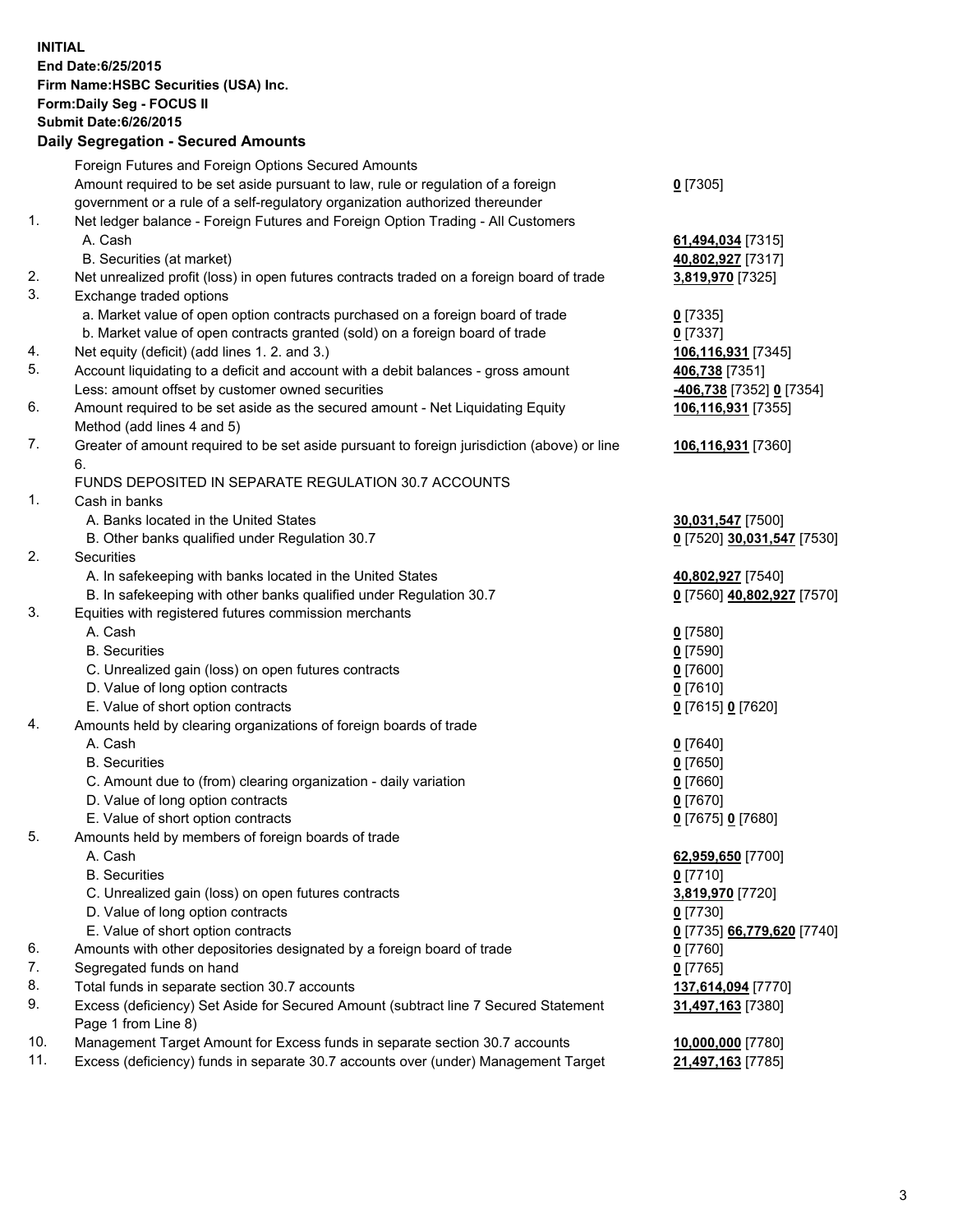| <b>INITIAL</b> | End Date: 6/25/2015<br>Firm Name: HSBC Securities (USA) Inc.<br>Form: Daily Seg - FOCUS II<br><b>Submit Date:6/26/2015</b><br>Daily Segregation - Segregation Statement |                            |
|----------------|-------------------------------------------------------------------------------------------------------------------------------------------------------------------------|----------------------------|
|                | SEGREGATION REQUIREMENTS(Section 4d(2) of the CEAct)                                                                                                                    |                            |
| 1.             | Net ledger balance                                                                                                                                                      |                            |
|                | A. Cash                                                                                                                                                                 | 198,108,836 [7010]         |
|                | B. Securities (at market)                                                                                                                                               | 689,711,342 [7020]         |
| 2.             | Net unrealized profit (loss) in open futures contracts traded on a contract market                                                                                      | 112,583,424 [7030]         |
| 3.             | Exchange traded options                                                                                                                                                 |                            |
|                | A. Add market value of open option contracts purchased on a contract market                                                                                             | 105,956,761 [7032]         |
|                | B. Deduct market value of open option contracts granted (sold) on a contract market                                                                                     | $-3,663,097$ [7033]        |
| 4.             | Net equity (deficit) (add lines 1, 2 and 3)                                                                                                                             | 1,102,697,266 [7040]       |
| 5.             | Accounts liquidating to a deficit and accounts with                                                                                                                     |                            |
|                | debit balances - gross amount                                                                                                                                           | 1,492,344 [7045]           |
|                | Less: amount offset by customer securities                                                                                                                              | -1,492,344 [7047] 0 [7050] |
| 6.             | Amount required to be segregated (add lines 4 and 5)                                                                                                                    | 1,102,697,266 [7060]       |
|                | FUNDS IN SEGREGATED ACCOUNTS                                                                                                                                            |                            |
| 7.             | Deposited in segregated funds bank accounts                                                                                                                             |                            |
|                | A. Cash                                                                                                                                                                 | 8,827,842 [7070]           |
|                | B. Securities representing investments of customers' funds (at market)<br>C. Securities held for particular customers or option customers in lieu of cash (at           | $0$ [7080]                 |
|                | market)                                                                                                                                                                 | 64,073,923 [7090]          |
| 8.             | Margins on deposit with derivatives clearing organizations of contract markets                                                                                          |                            |
|                | A. Cash                                                                                                                                                                 | 245,401,442 [7100]         |
|                | B. Securities representing investments of customers' funds (at market)                                                                                                  | 159,198,398 [7110]         |
|                | C. Securities held for particular customers or option customers in lieu of cash (at<br>market)                                                                          | 625,637,419 [7120]         |
| 9.             | Net settlement from (to) derivatives clearing organizations of contract markets                                                                                         | -46,416,425 [7130]         |
| 10.            | Exchange traded options                                                                                                                                                 |                            |
|                | A. Value of open long option contracts                                                                                                                                  | 105,956,761 [7132]         |
|                | B. Value of open short option contracts                                                                                                                                 | $-3,663,097$ [7133]        |
| 11.            | Net equities with other FCMs                                                                                                                                            |                            |
|                | A. Net liquidating equity                                                                                                                                               | 44,072,773 [7140]          |
|                | B. Securities representing investments of customers' funds (at market)                                                                                                  | $0$ [7160]                 |
|                | C. Securities held for particular customers or option customers in lieu of cash (at<br>market)                                                                          | $0$ [7170]                 |
| 12.            | Segregated funds on hand                                                                                                                                                | $0$ [7150]                 |
| 13.            | Total amount in segregation (add lines 7 through 12)                                                                                                                    | 1,203,089,036 [7180]       |
| 14.            | Excess (deficiency) funds in segregation (subtract line 6 from line 13)                                                                                                 | 100,391,770 [7190]         |
| 15.            | Management Target Amount for Excess funds in segregation                                                                                                                | 50,000,000 [7194]          |

16. Excess (deficiency) funds in segregation over (under) Management Target Amount Excess

**50,391,770** [7198]